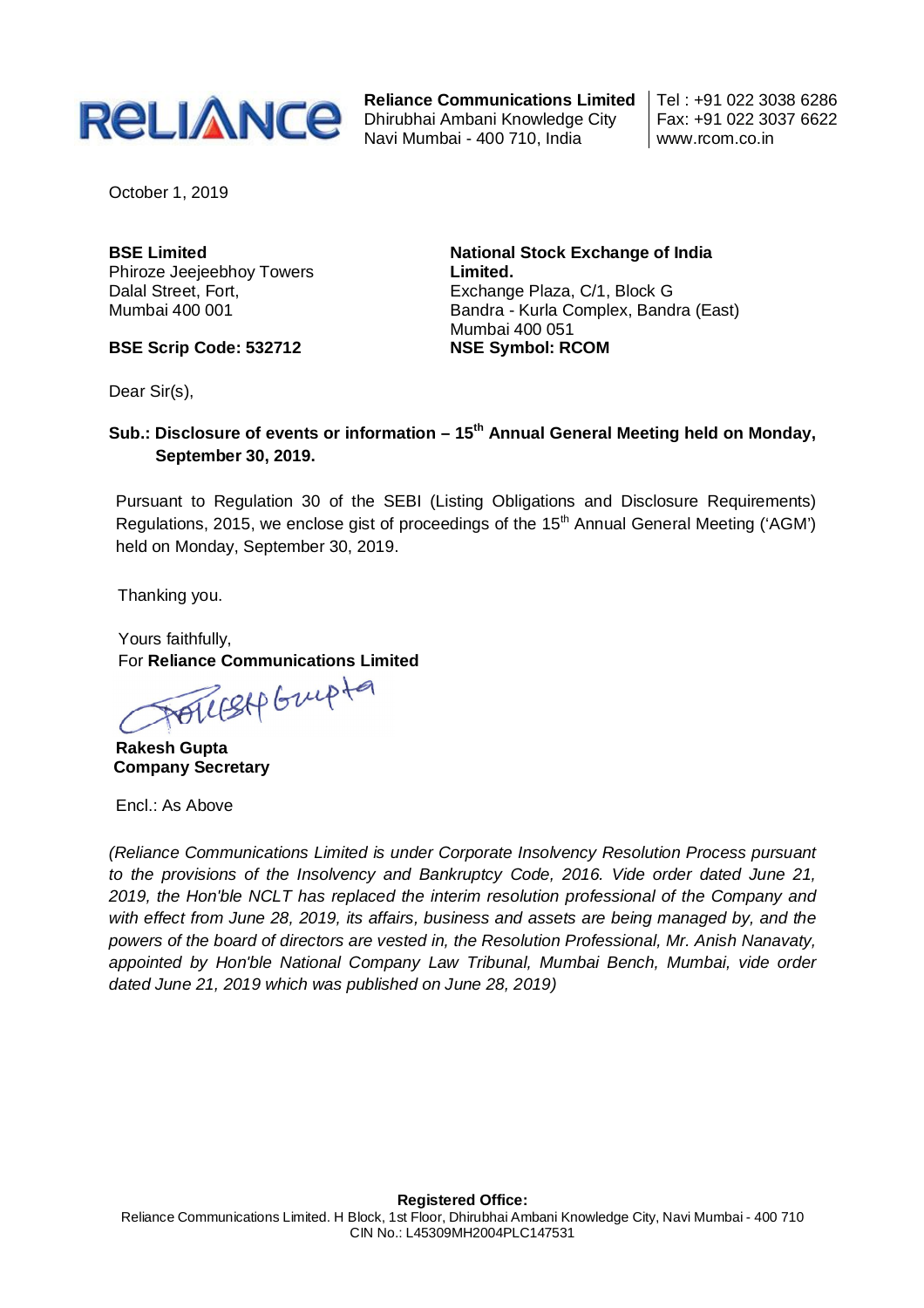# **RELIANCE**

### **Gist of Proceedings of the 15th Annual General Meeting ("the Meeting"/"AGM") of Reliance Communications Limited.**

## **1. Date, Time and Venue of the Meeting:**

The 15<sup>th</sup> AGM of the Company was held on Monday, September 30, 2019. The Meeting commenced at 4.00 P.M. at Rama & Sundri Watumull Auditorium, Vidyasagar, Principal K. M. Kundnani Chowk, 124, Dinshaw Wachha Road, Churchgate, Mumbai – 400020 and concluded at 5.15 P.M.

#### **2. Proceedings in brief:**

- Smt. Chhaya Virani, Independent Director, chaired the proceedings of the Meeting.
- The requisite quorum being present, the Chairperson called the Meeting to order.
- The Chairperson informed that remote e-voting commenced at 10:00 A.M. on Thursday, September 26, 2019 and concluded at 5:00 P.M. on Sunday, September 29, 2019.
- The following items of business as set out in the Notice convening the 15<sup>th</sup> AGM were commenced for members' consideration and approval:

#### **Ordinary Business:**

- 1. Consideration and adoption of:
	- a) the audited standalone financial statement of the Company for the financial year ended March 31, 2019 and the reports of the Board of Directors and Auditors thereon, and
	- b) the audited consolidated financial statement of the Company for the financial year ended March 31, 2019 and the report of the Auditors thereon.
- 2. Re-appointment of Shri Punit Garg, a Director retiring by rotation.

#### **Special Business:**

- 3. Ratification of remuneration payable to Cost Auditor for the financial year ending March 31, 2020.
- **3.** Reply / clarifications were provided to the queries raised by members.
- **4.** The Chairperson also informed that the Company had engaged the services of Karvy Fintech Private Limited for remote e-voting and had also appointed Shri Anil Lohia, Partner of M/s. Dayal and Lohia, Chartered Accountants, as the scrutinizer for the purpose of scrutinizing the poll at the Meeting and by remote e-voting process.
- **5.** The Chairperson informed the members that the results of voting shall be disseminated to the Stock Exchanges and will also be uploaded on the website of the Company and Karvy Fintech Private Limited, the agency providing remote e–voting facility.

#### **Registered Office:**

Reliance Communications Limited. H Block, 1st Floor, Dhirubhai Ambani Knowledge City, Navi Mumbai - 400 710 CIN No.: L45309MH2004PLC147531